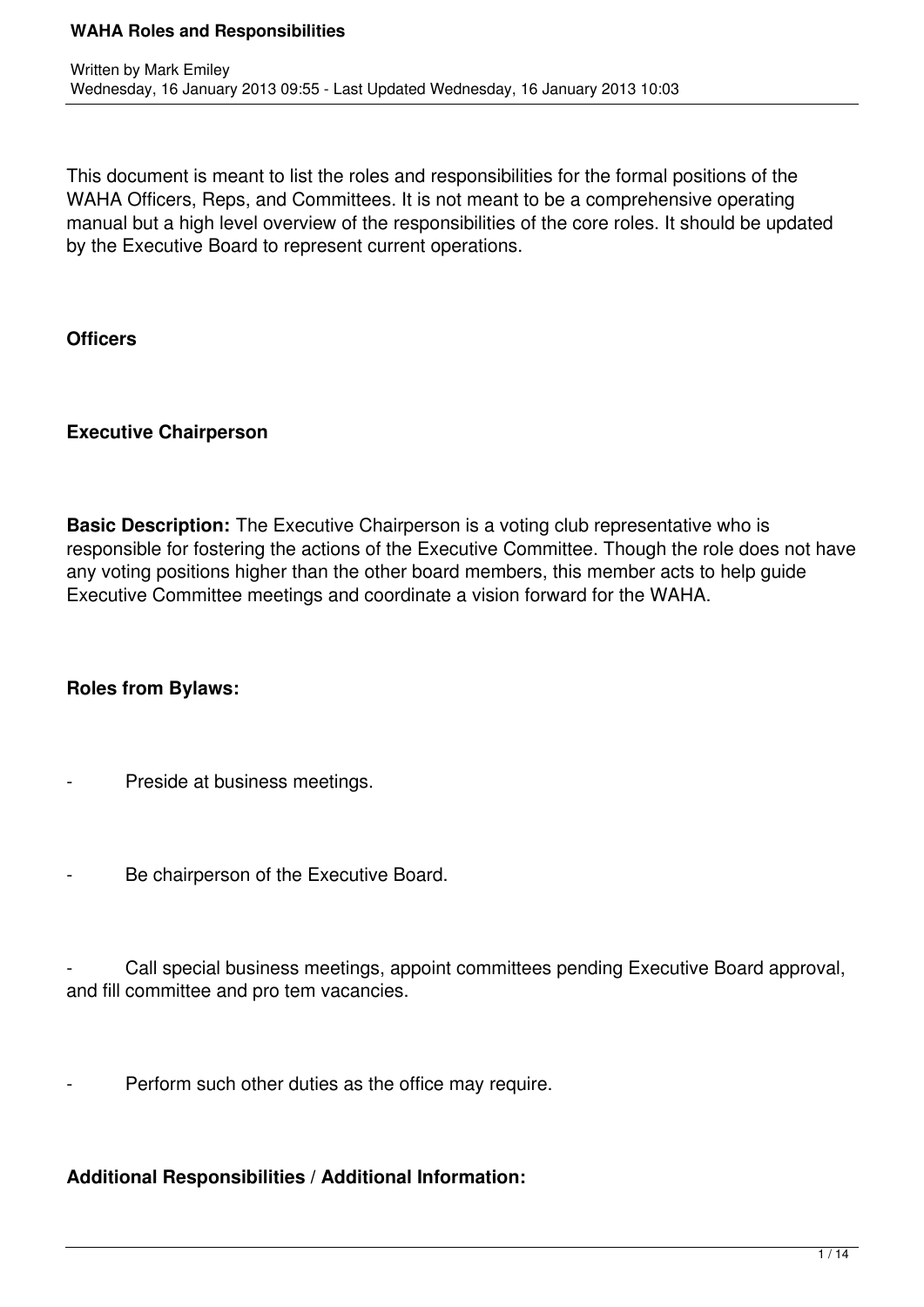Coordinate with Executive Committee members and Committees to ensure that group actions being taken are moving the Washington homebrewing movement forward.

Act as a "voice" for the WAHA when statements need to be made (at private and public events).

Develop a meeting schedule with the Vice Chairperson for conducting meetings.

### **Vice Chairperson**

**Basic Description:** The Vice Chairperson is a voting club representative who is responsible for overseeing the major committee efforts and filling in for the Executive Chairperson in their absence. The Vice Chairperson has some tie-breaking roles in some voting processes but mainly helps coordinate committee activities and collect information for use at WAHA meetings.

### **Roles from Bylaws:**

- Oversee and coordinate the efforts of all major committees.
- Perform the duties of the Executive Chairperson in the absence of that officer.

# **Additional Responsibilities / Additional Information:**

Keep track of progress of activities assigned to committee chairs.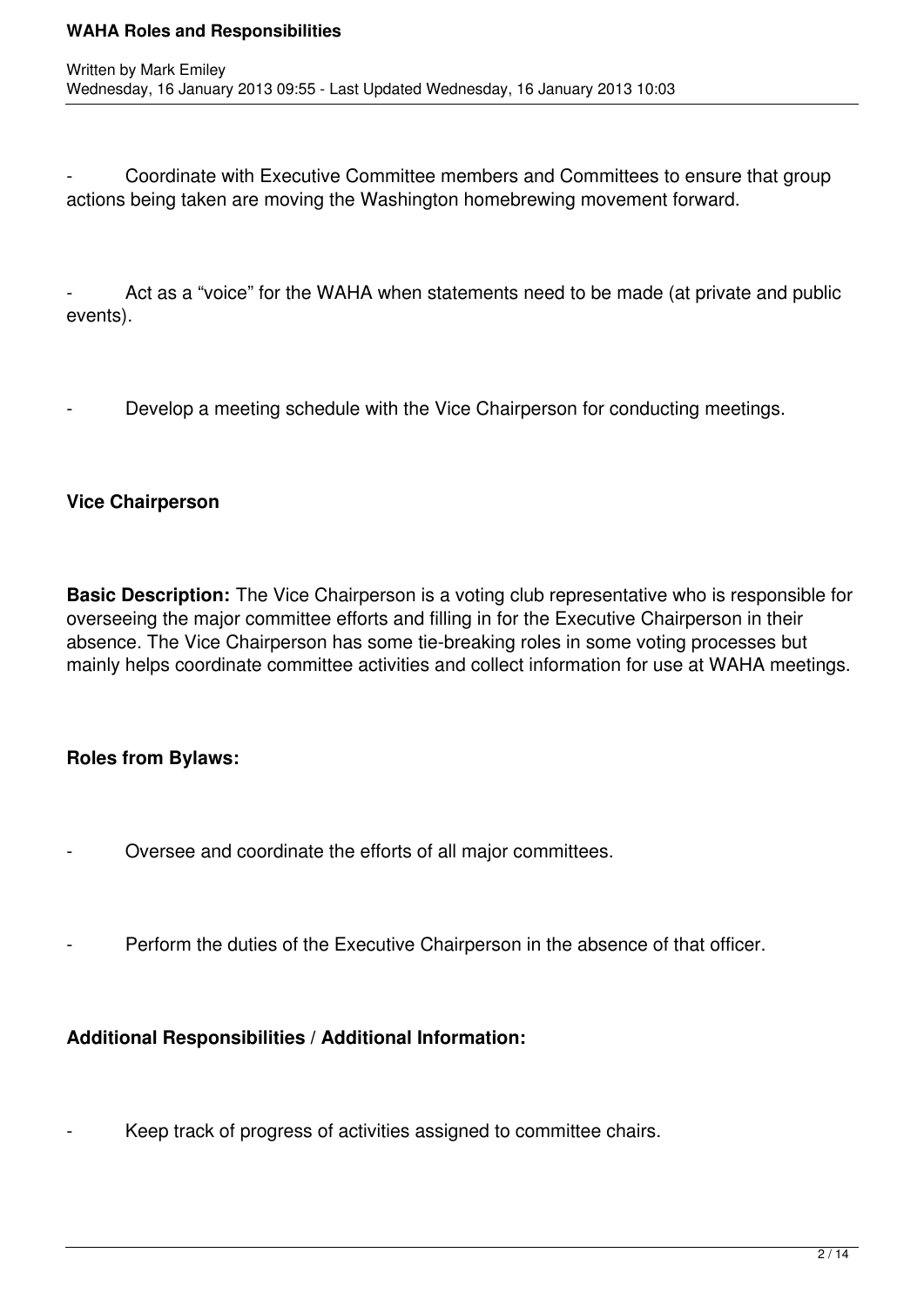Schedule coordination meetings with chairs as necessary to support activities.

Collect information from committee chairs on committee activities or observations prior to WAHA meetings (or determine if the committee chairs will be available to present information).

### **Secretary**

**Basic Description:** The Secretary is a voting club representative who is responsible for helping document WAHA activities and decisions such that all WAHA reps can be kept appraised of homebrewing activities in Washington.

# **Roles from Bylaws:**

- Keep the minutes of Executive Board and other business meetings.
- Maintain a current roster of representatives.
- Notify members of all meetings as specified.
- Maintain, coordinate, and disseminate all required intellectual property of the WAHA.

# **Additional Responsibilities / Additional Information:**

- Assist in voting operations (board positions, awards programs).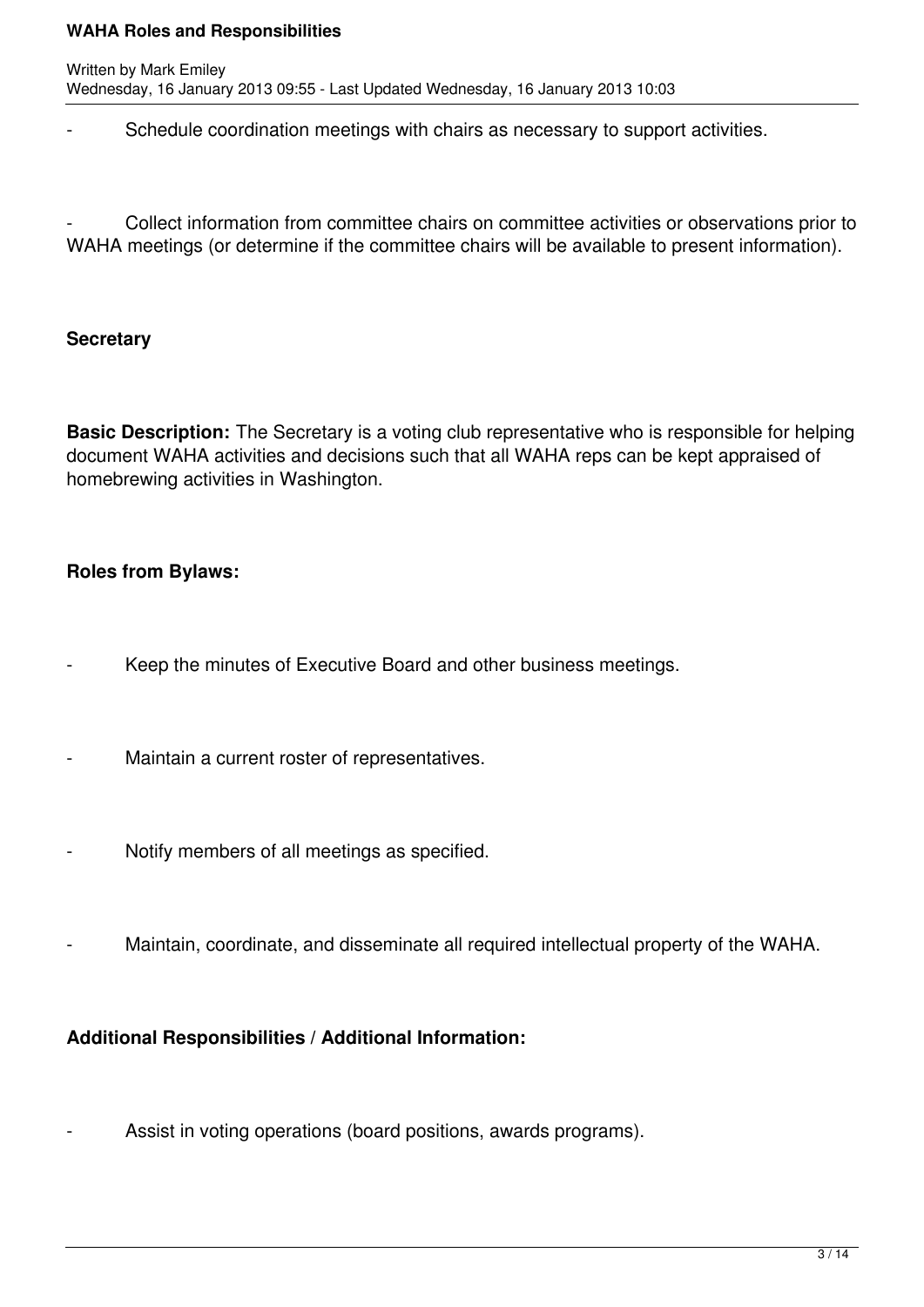- Coordinate with the membership chair to determine list of representatives.
- Work with the web committee to post pertinent information to the website.

### **Treasurer**

**Basic Description:** The Treasurer is a voting club representative who is responsible for maintaining financial records for WAHA, distributing funds in accordance with WAHA policies, and submitting any necessary financial paperwork to governing organizations.

# **Roles from Bylaws:**

Keep an accurate account of all financial transactions of the organization.

Be responsible for all funds of the organization and receive and disburse all money, subject to the will of the Executive Board.

Make all disbursements by approval of two or more Officers.

Maintain accounts and render quarterly financial statements of the organization. Review the bank statement monthly with the Officers.

- Review the financial records with an Officer or board member upon request.
- Maintain non-profit documents and file annual taxes as appropriate.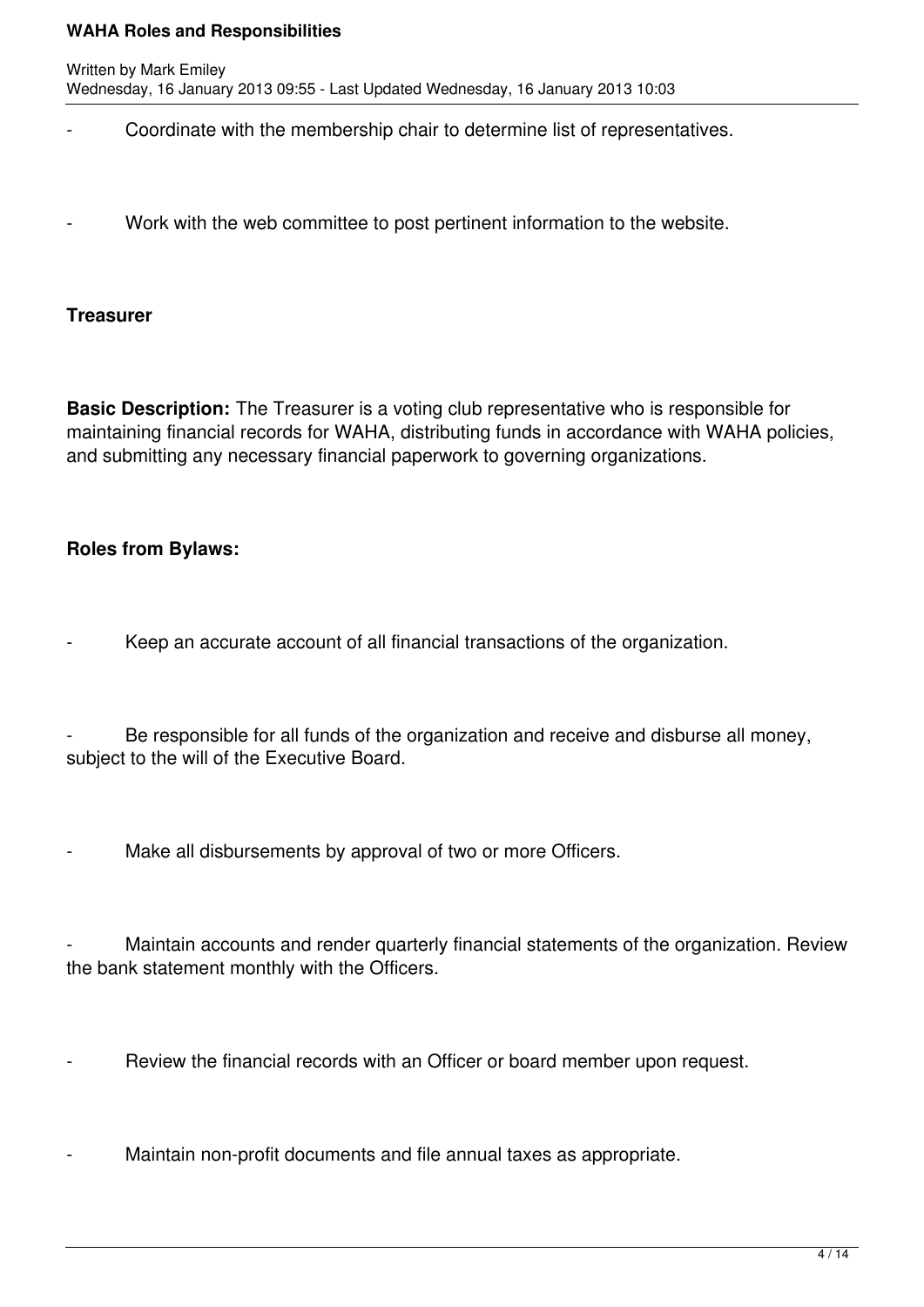### **Additional Responsibilities / Additional Information:**

Assist in establishing a budget for the WAHA.

### **Executive Board Members – Club Representatives**

### **Club Representatives**

**Basic Description:** Club Representatives act as the voice between the WAHA and individual clubs. They are designated by the boards of each club. Each club has one club representative who acts as a member of the WAHA Executive Committee in voting on WAHA decisions.

### **Roles from Bylaws:**

Club Representatives are responsible for acting as the liaison between the WAHA and their designated club.

They shall report on WAHA activities and relay important messages to their membership.

They shall relay ideas and issues from club members and non-club members who contact them.

They shall query their club membership for information as requested by the Executive Board and report back with findings as required.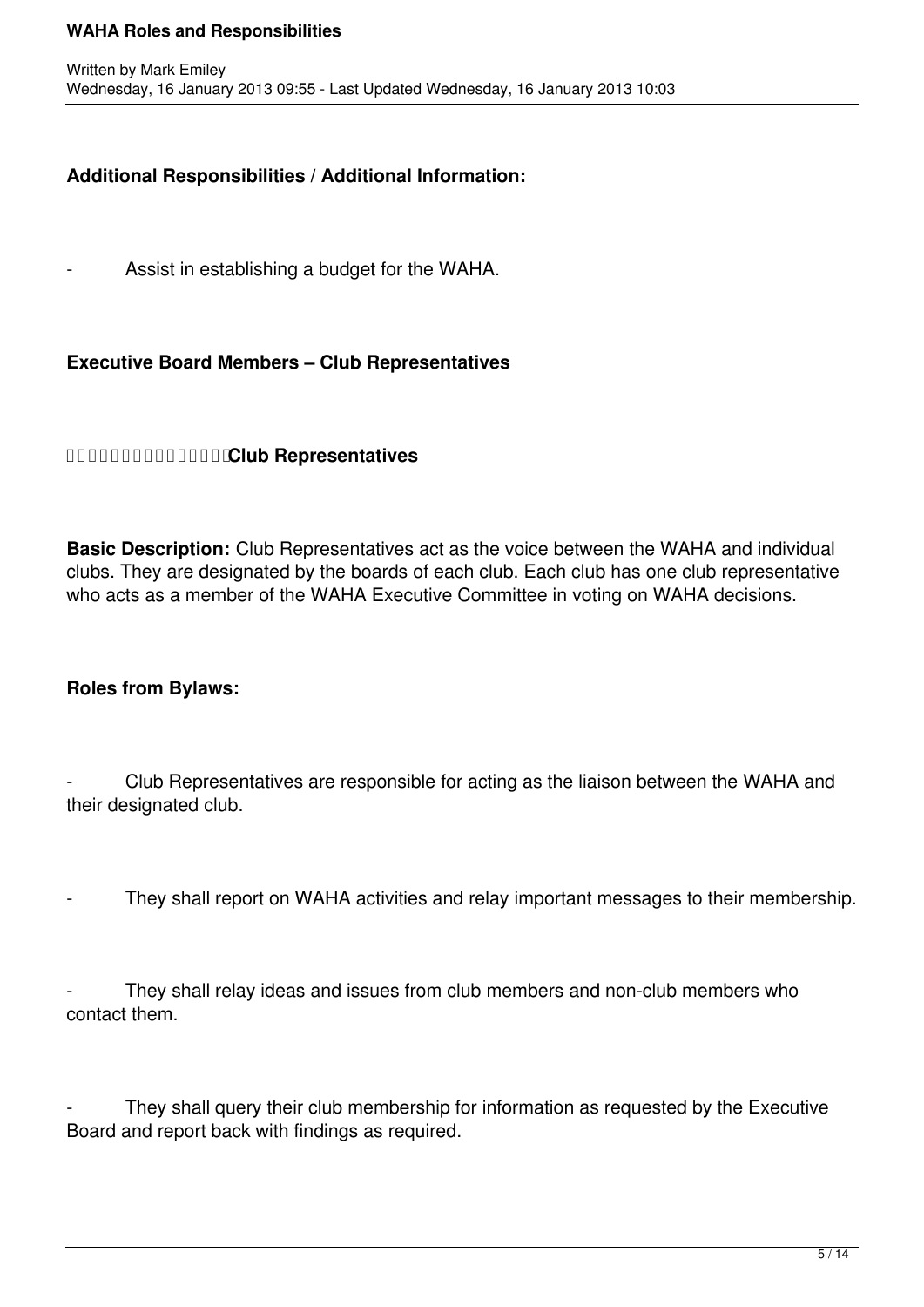### **Additional Responsibilities / Additional Information:**

The Club Representatives support the actions of the Executive Board by voting on WAHA decisions.

WAHA representative should participate in WAHA meetings as called by the Executive Chair.

**Committees / Chairs** 

### **Awards Committee**

**Basic Description:** Responsible for developing and executing programs to recognize individuals and clubs for excellence in homebrewing and contributions to the homebrewing movement.

# **Responsibilities:**

Make recommendations to the Executive Board on how to improve the recognition of homebrewing excellence in Washington.

- **Present frameworks for awards programs to the Executive Board.**
- Oversee in the execution of approved awards frameworks.
- Collect all required data to support the awards frameworks.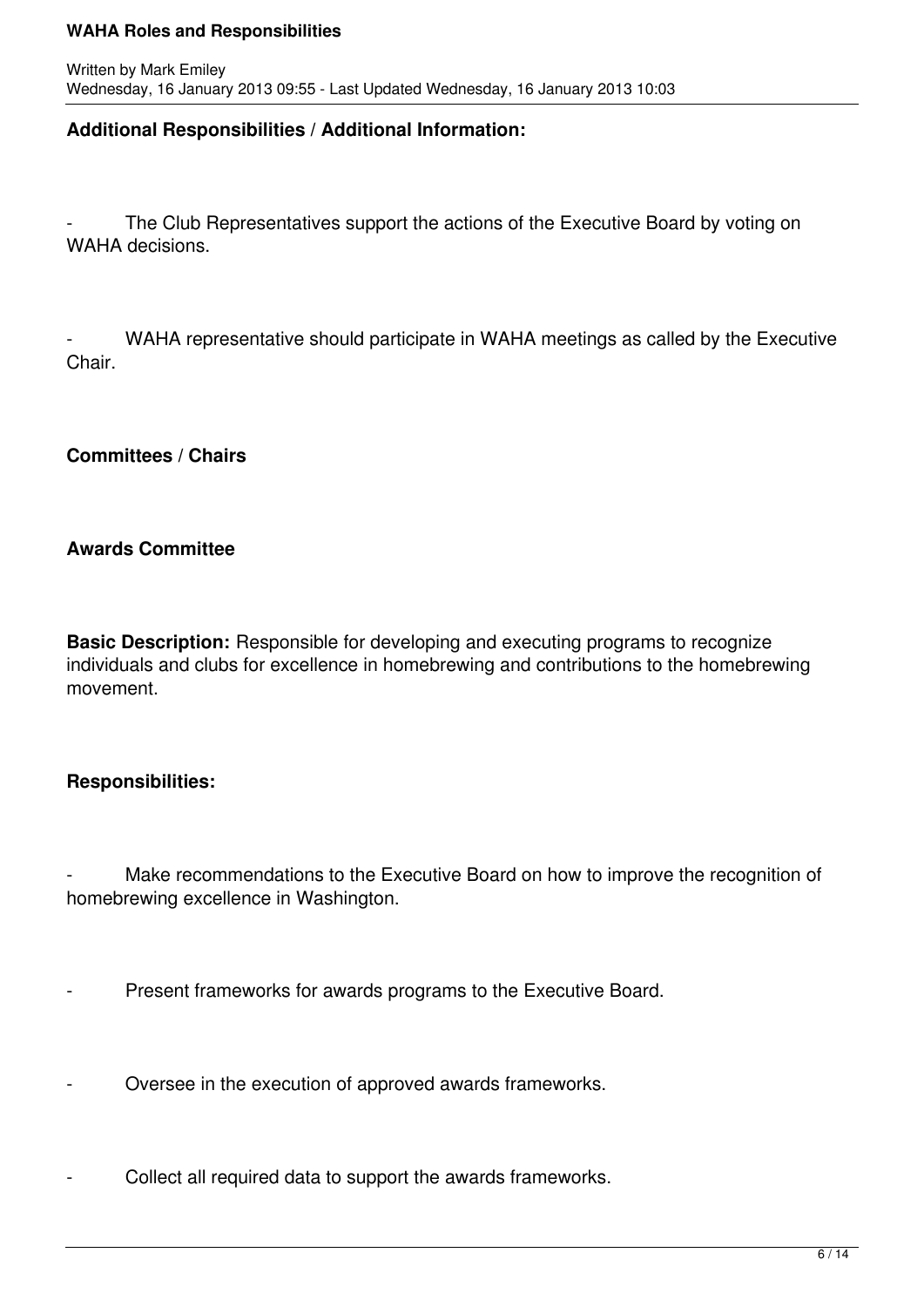- Coordinate with other committees and Executive Board to support the awards frameworks.

- Acquire awards for awards winners.
- Solicit prizes as appropriate for awards winners.
- Coordinate an awards ceremony to present awards.

# **Competition Committee**

**Basic Description:** Arrange for WAHA sponsored competitions and provide guidance to other competition organizers around Washington.

# **Responsibilities:**

Make recommendations to the Executive Board on how to improve the health of Washington's homebrew competitions.

- Coordinate any WAHA sponsored competitions.
- Coordinate any competitions required by the awards frameworks.
- Receive competition information registrations/submissions from the website and post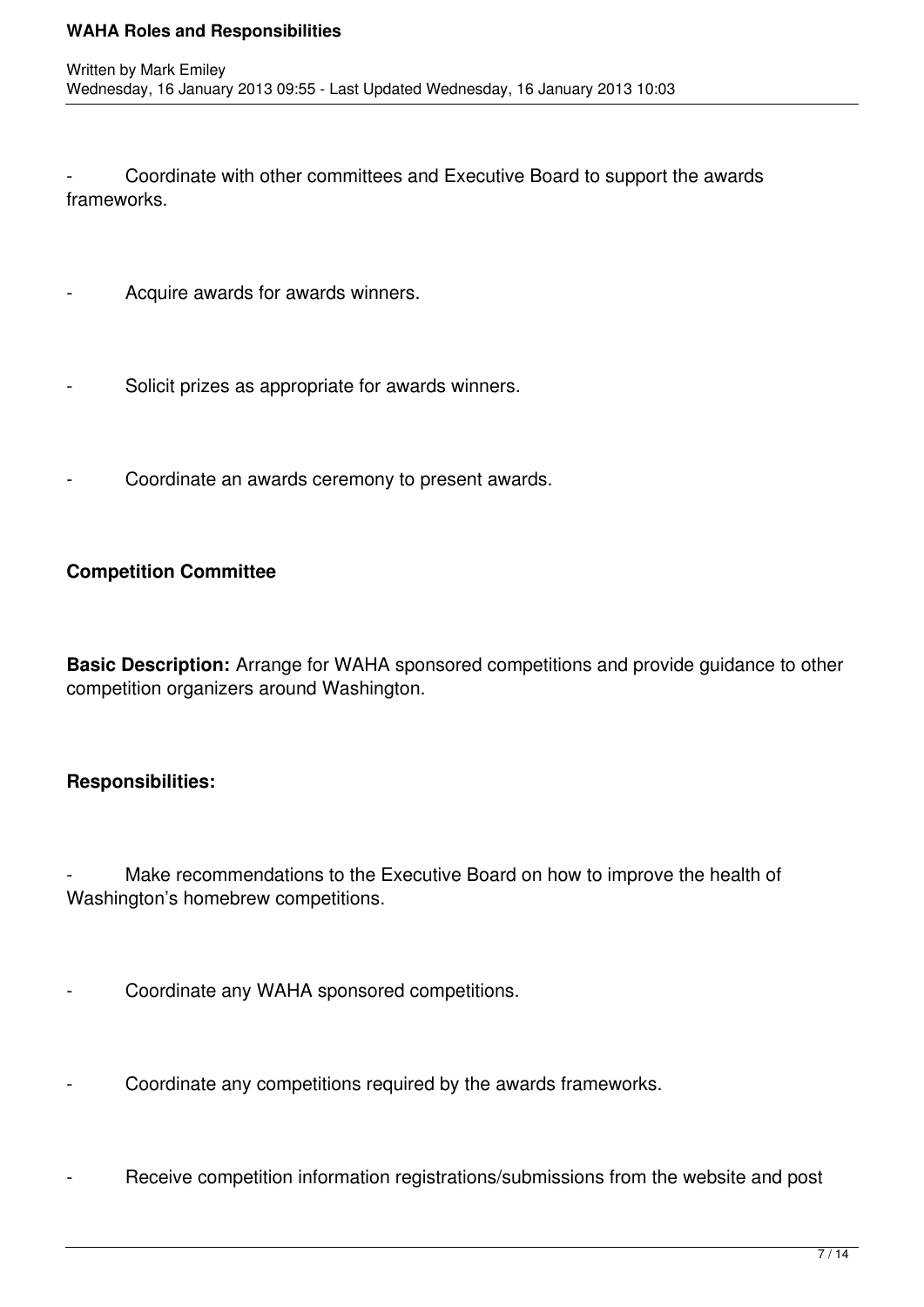competition data on the WAHA website.

Receive WHOTY qualifying competition registrations from the website and coordinate approval and posting of those events with the Awards Committee.

Provide guidance to competition organizers to ensure quality competitions in Washington.

Manage any equipment acquired designed to support competitions.

# **Education Committee**

**Basic Description:** Responsible for programs and events which provide learning opportunities to Washington Homebrewers. This may include multi-club speeches and mentoring programs.

### **Responsibilities:**

Make recommendations to the Executive Board on how to improve the health of Washington's homebrewer knowledge.

Identify potential opportunities for increasing homebrewing knowledge in Washington (including educational speakers, clinics, seminars, etc.).

Contact potential educational sources and coordinate educational events focusing on events that serve multiple clubs or can be disseminated state-wide.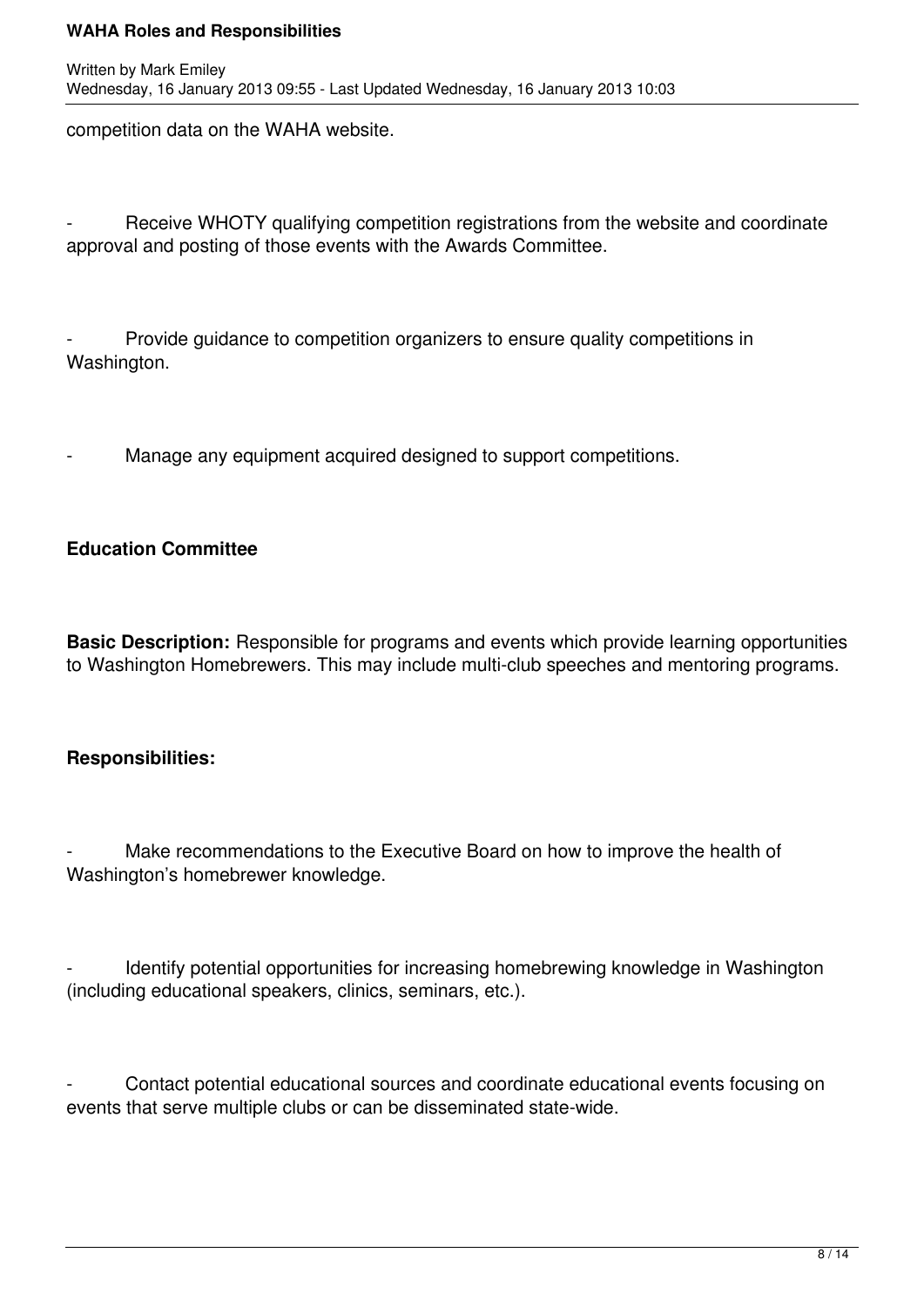Work to secure event locations and methods for disseminating information (web postings, webcasts, fliers, etc.).

- Ensure effective execution WAHA endorsed educational events.
- Coordinate with the Web Development Committee for web based activities.
- Coordinate with the Awards Committee for club credit for assistance with events.
- Coordinate with the BJCP for CEP credit when conducting judging related classes.
- Manage any equipment acquired designed to support educational events.

# **Events Committee**

**Basic Description:** Responsible for coordinating activities revolving around cross-club events promoting Washington homebrewing.

# **Responsibilities:**

Make recommendations to the Executive Board on events to promote Washington homebrewing.

- Identify possible cross-club events that might be cost-effective to support.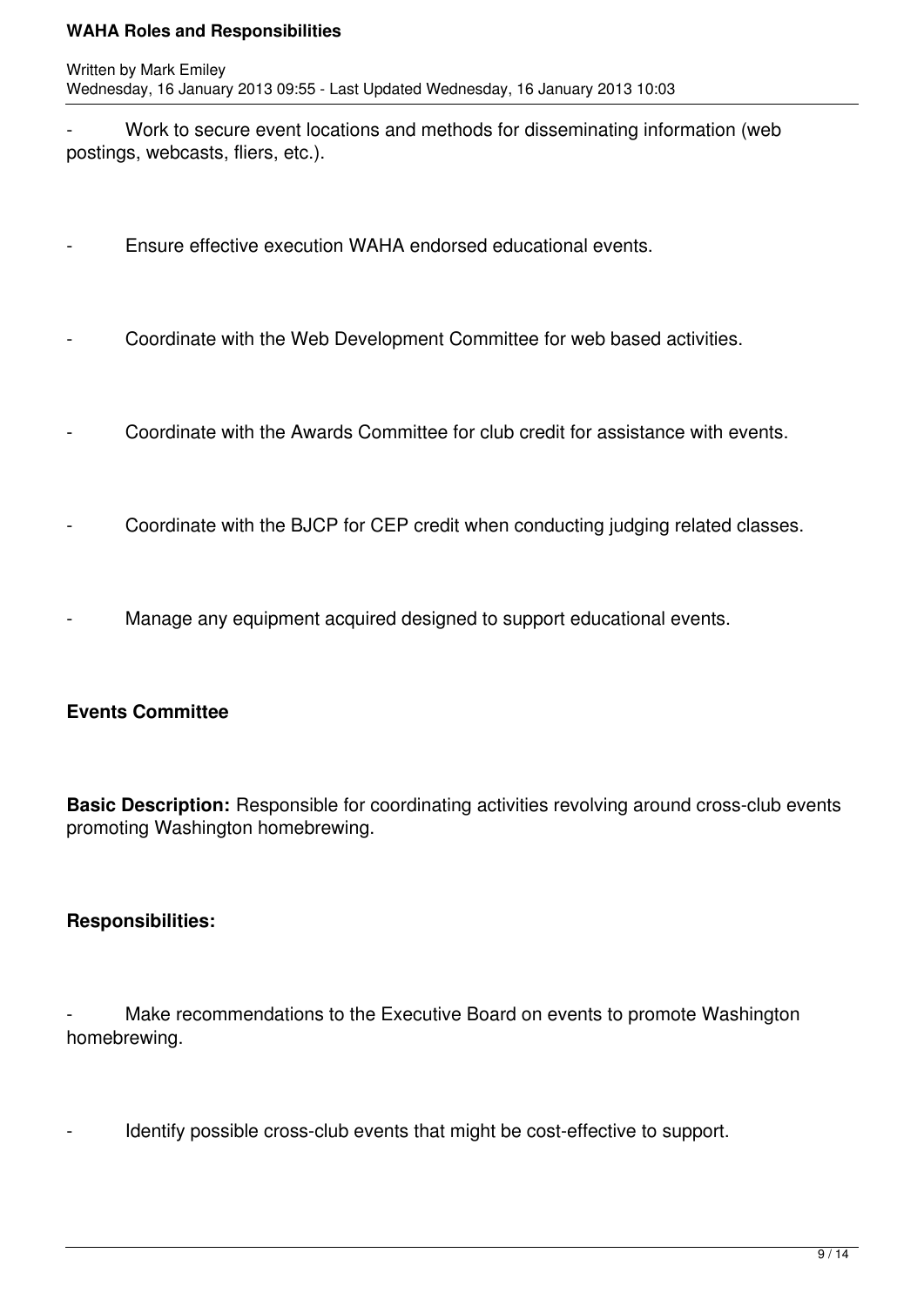- Coordinate representation of the WAHA at any events.
- Manage any equipment acquired designed to support events.

### **Judging Committee**

**Basic Description:** Responsible for coordinating local activities between Washington BJCP judges and BJCP candidates and represent Washington to the National BJCP organization.

### **Responsibilities:**

Make recommendations to the Executive Board on how to improve the health of Washington's judging pool.

Foster communications between the WAHA and BJCP.

Coordinate with Washington judges and judge instructors to ensure that Washington's judge exams needs are being met.

Coordinate with regional judging pools to support large events.

Assist BJCP class organizers and instructors with class content.

- Assist in scheduling Washington BJCP exams.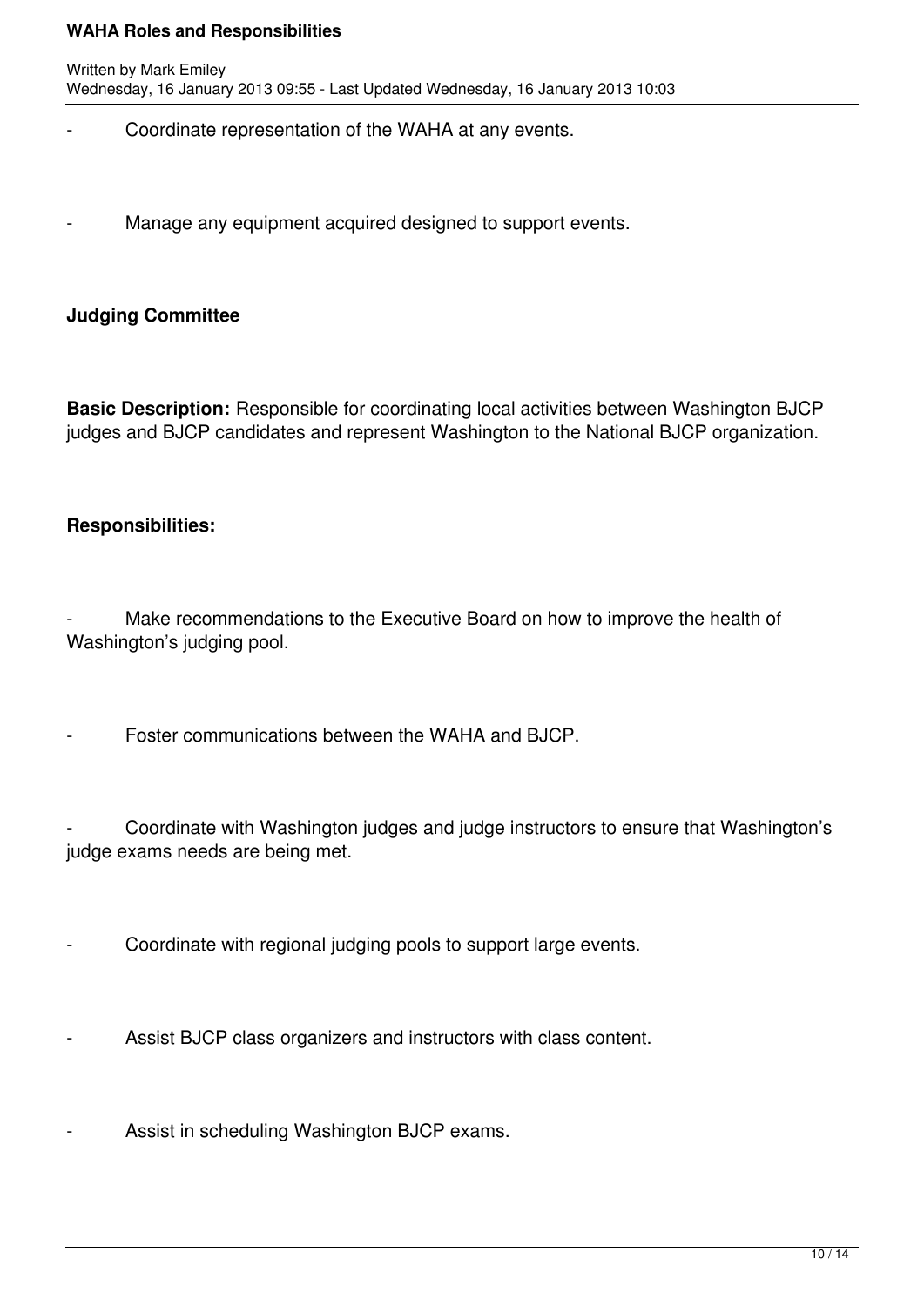- Assist in finding proctors for Washington BJCP exams.
- Work with the Education Committee to create judging educational opportunities.

# **Legal Action Committee**

**Basic Description:** Responsible for coordinating any WAHA sponsored efforts to change Washington's laws to promote homebrewing in Washington. They will interact with the American Homebrewers Association as needed to arrange external support and coordination.

### **Responsibilities:**

Make recommendations to the Executive Board on how to protect homebrewing legal rights in Washington.

Track Washington legislative action that might affect the legality of homebrewing and fair use of homebrewing products.

Track any legal actions that might affect the reputation of homebrewing in Washington.

Coordinate with the American Homebrewers Association to get support for any required legislative efforts.

Coordinate Washington legislative efforts to support the legality of homebrewing and fair use of homebrewing products.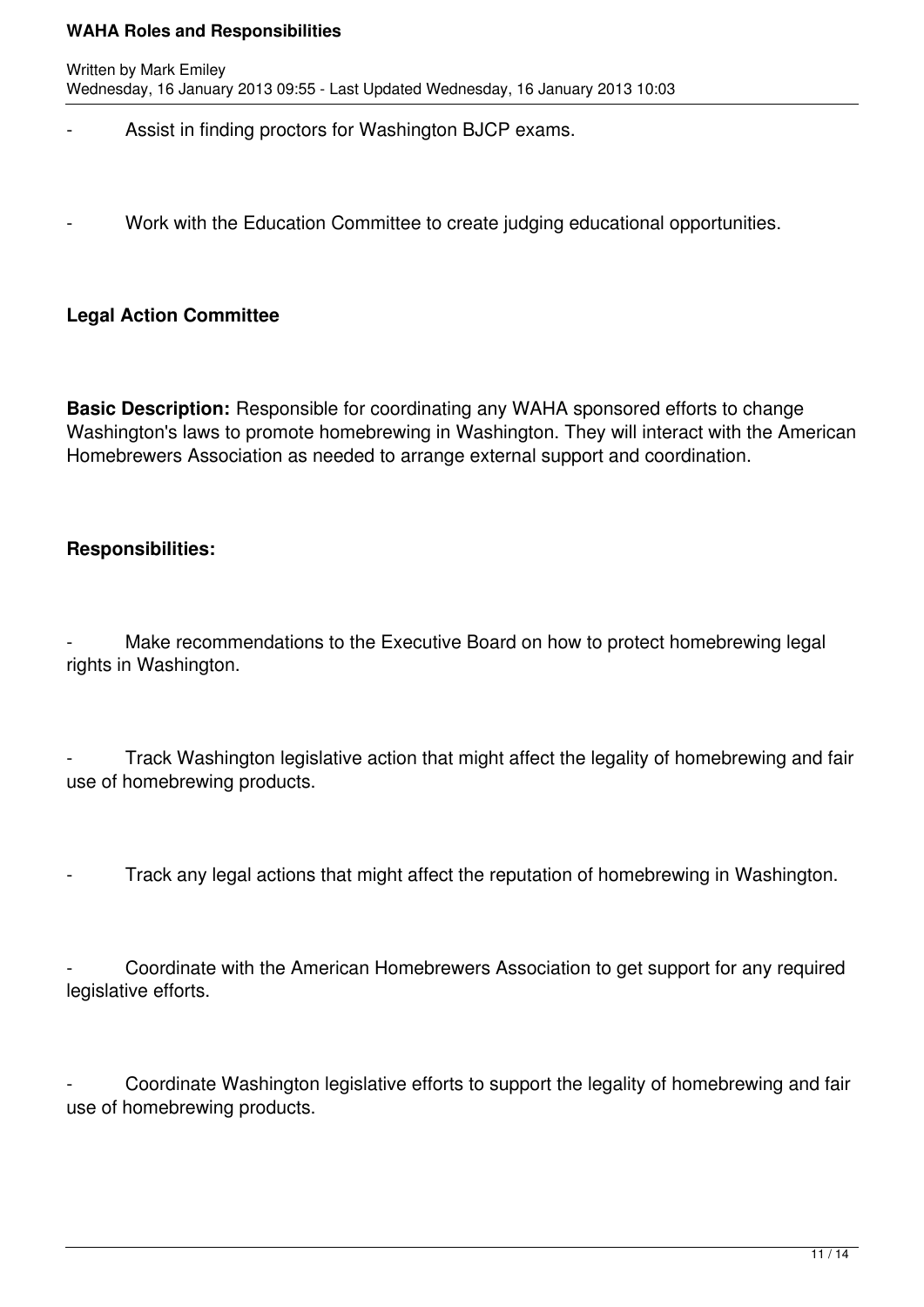#### **Membership Committee**

**Basic Description:** Responsible for the conduct of membership drives, for the maintenance of the club representative and membership roster, and for reporting changes in the membership status to the Executive Board.

### **Responsibilities:**

Make recommendations to the Executive Board on how to improve the health of Washington's active homebrewer pool.

- Receive submissions of club and store registrations from the website.

Post club and store information as appropriate on the website.

Inform the Secretary the new clubs and representatives.

Verify club existence and prosperity for inclusion as a voting member of the WAHA Executive Board.

Recommend the removal of extinct clubs from WAHA to the Executive Board for a removal vote and report extinct clubs to the American Homebrewers Association.

Assist webmaster in management of registered users on the WAHA website.

Support activities aimed at promoting increased membership or participation of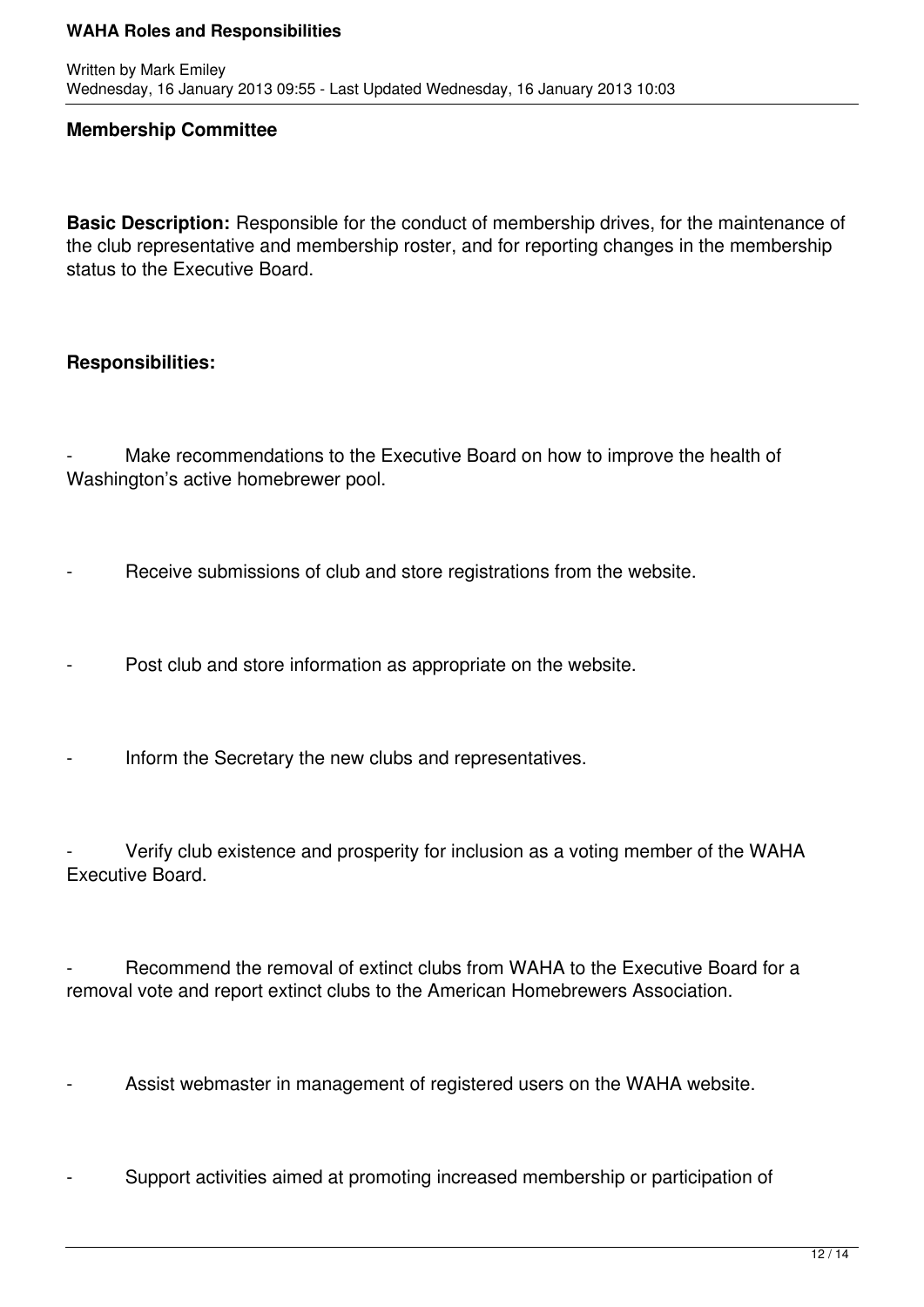homebrewing in Washington.

# **Publicity and Publication Committee**

**Basic Description:** Responsible for any WAHA publications as well as for efforts promoting the WAHA and Washington homebrewing. This committee will interact with the Web Development Committee as needed for information distribution.

### **Responsibilities:**

Make recommendations to the Executive Board on how to improve the awareness of Washington's homebrewing movement.

- Work with the Graphics Focal to generate promotional materials.
- Work with other committee chairs to promote publicity for committee functions.
- Provide material for the WAHA website and other publications as appropriate.
- Collect material from club representatives or other sources for publication.
- Coordinate publication of material with the Web Development Committee.
- Identify opportunities for WAHA merchandise to the Executive Committee.